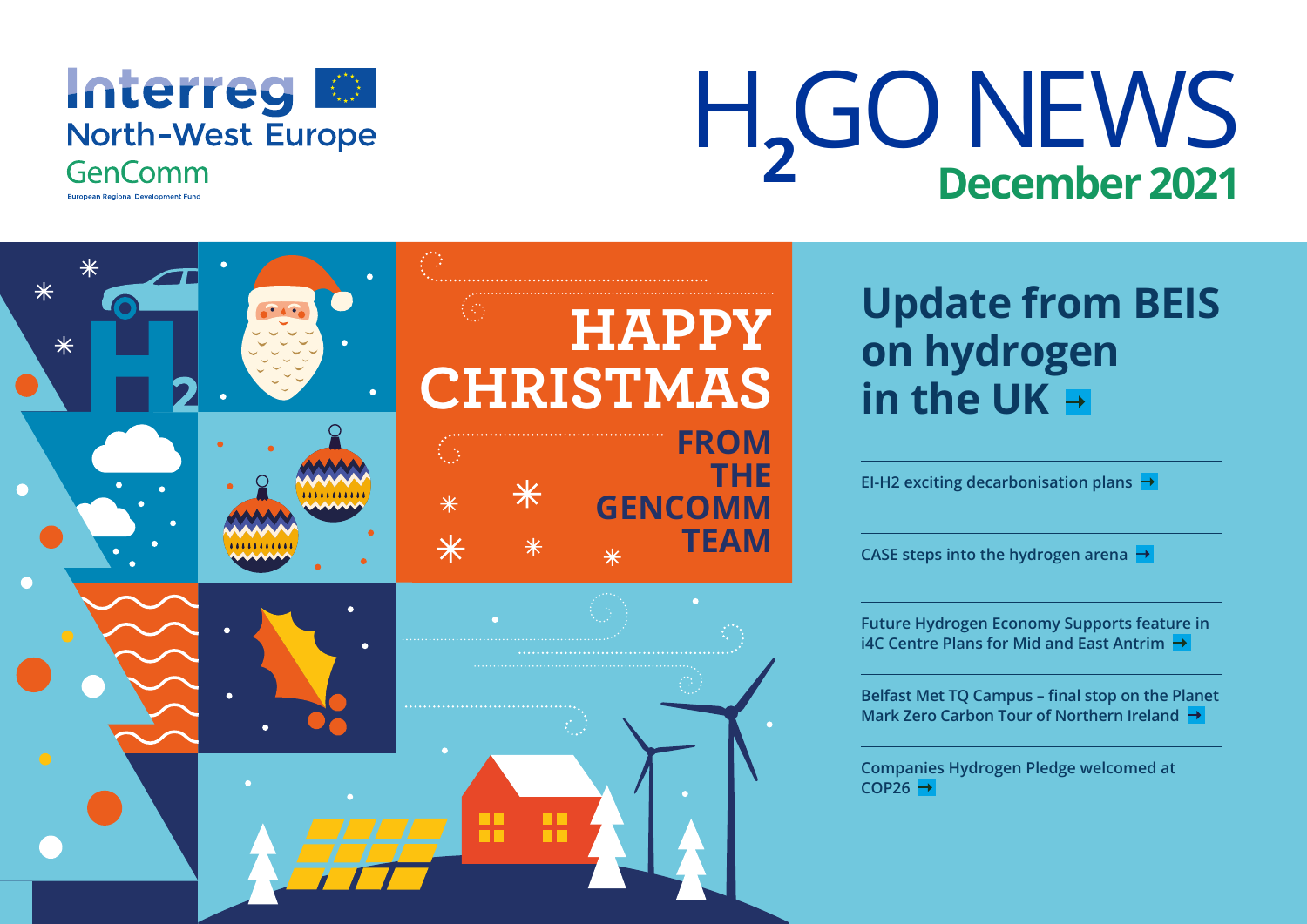

### **Update from BEIS on hydrogen in the UK**

**Low carbon hydrogen is a nascent and fast moving area of energy policy. A relatively small part of the UK Government's 2017 Clean Growth Strategy, hydrogen featured as a key pillar in the Net Zero Strategy published in October, and UK Government support for hydrogen now totals over £1billion.**

In August, the UK Government published the first ever UK Hydrogen Strategy, alongside key policy detail on its support for low carbon hydrogen production across the UK.

Laying the foundations for a hydrogen economy fit for net zero, Carbon Budget 6 and beyond, the strategy sets out how the UK is taking a 'twin track' approach to hydrogen. This means supporting a variety of production methods, including electrolytic and CCUS-enabled hydrogen, to deliver the level of hydrogen needed to meet net zero and the interim ambitions from the Prime Minister's Ten Point Plan. This includes a 5GW target for low carbon hydrogen production by 2030.

The Strategy also featured a comprehensive roadmap, co-created with industry, for the development of the wider hydrogen economy over the 2020s.

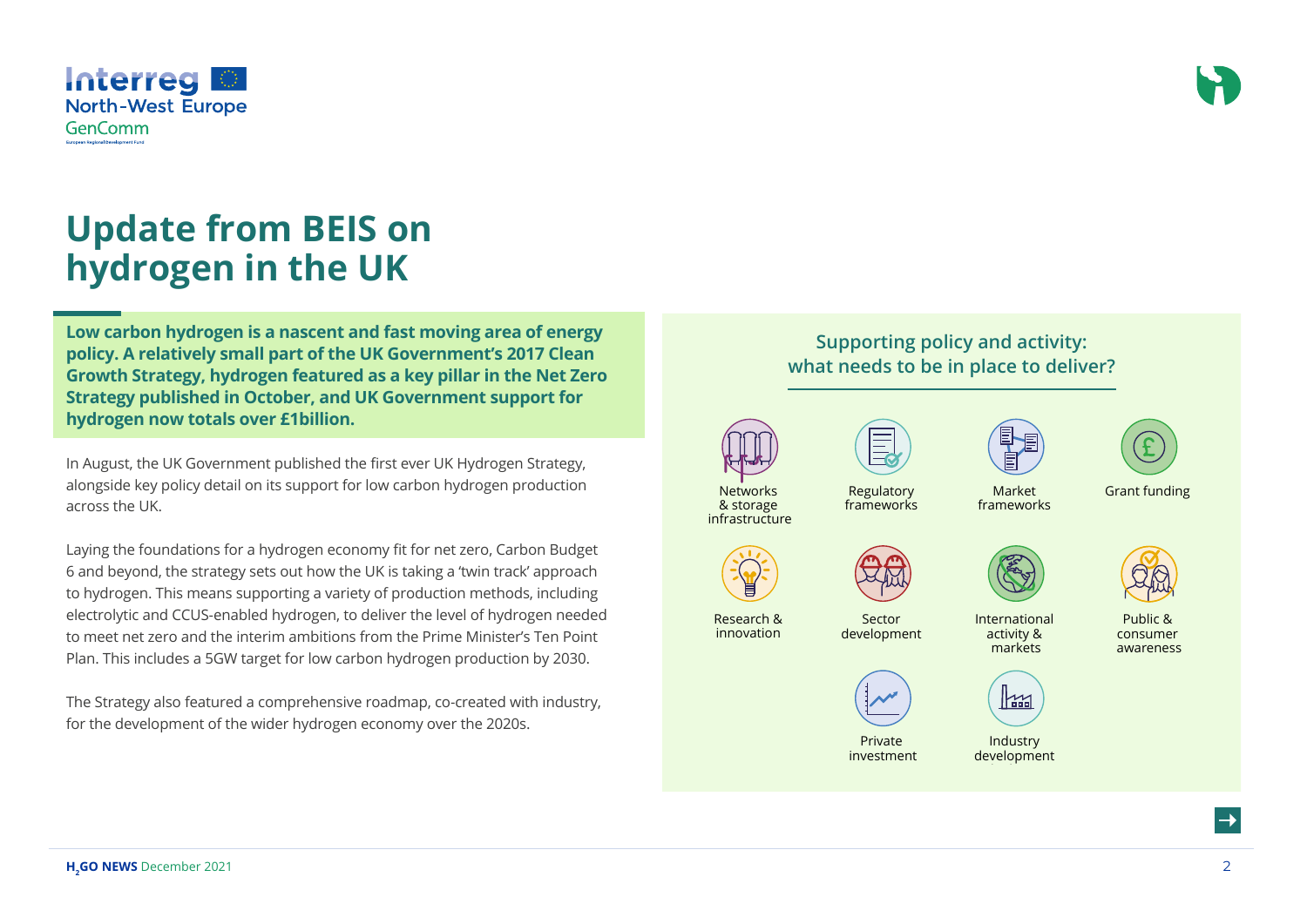



#### **Hydrogen Economy 2020s roadmap**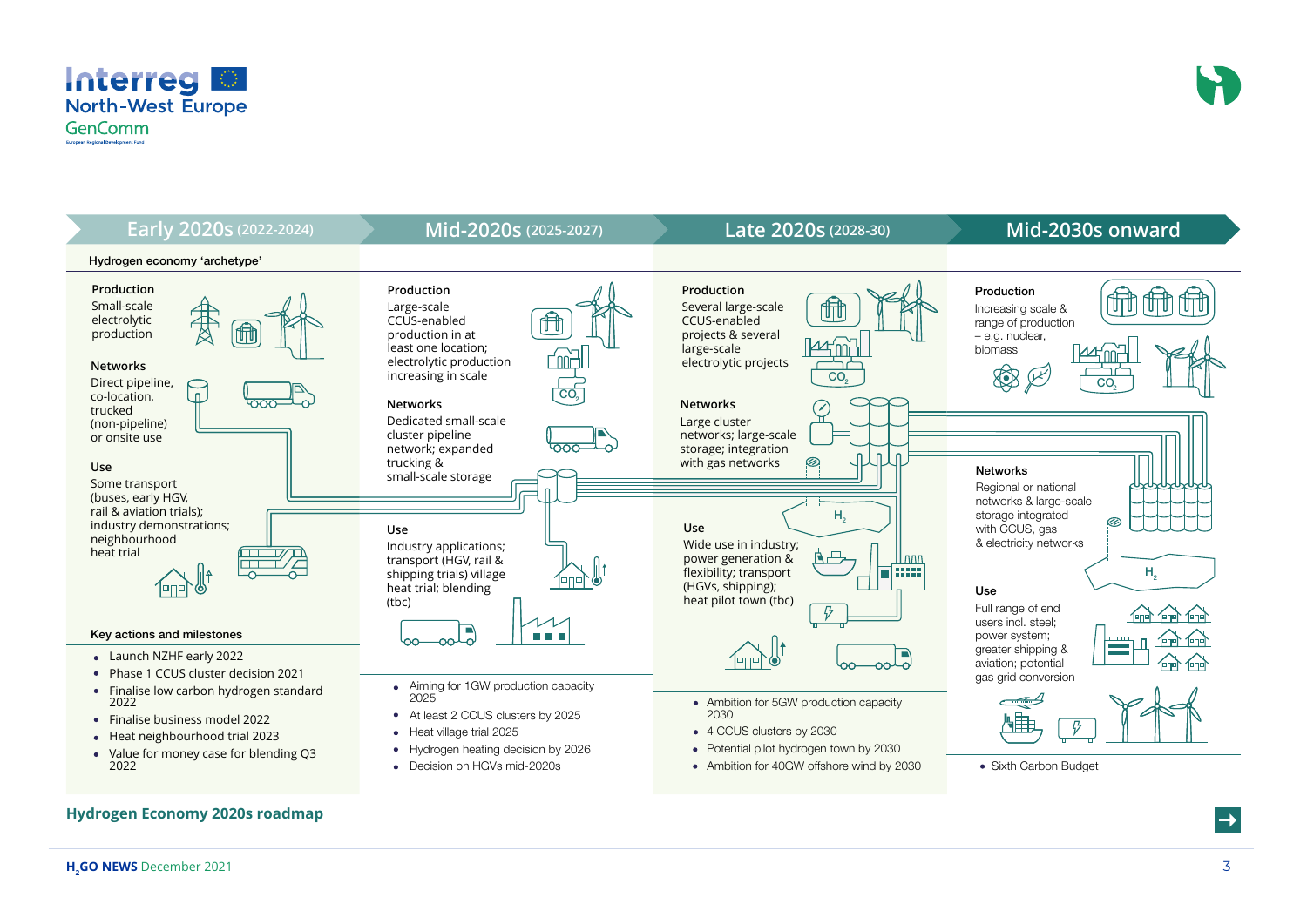

 $\rightarrow$  A series of consultations were launched alongside the strategy, including a consultation on a hydrogen business model to incentivise the production and use of low carbon hydrogen; a consultation on the £240m Net Zero Hydrogen to provide projects with the required financial boost for construction to begin; and a consultation on design options for a UK standard that defines 'low carbon' hydrogen. These consultations closed in October and government will publish responses in Q1 2022.

The Net Zero Strategy followed in the Autumn, setting out an economy-wide plan for how British businesses and consumers will be supported in making the transition to clean energy and green technology. This included up to £140m to establish the Industrial and Hydrogen Revenue Support scheme, which will accelerate industrial carbon capture and hydrogen, bridging the gap between industrial energy costs from gas and hydrogen and helping green hydrogen projects get off the ground.

Hydrogen also featured notably at COP26. With the launch of the Glasgow Breakthrough Agenda at the World Leader's Summit, 33 countries signed up to a Hydrogen Breakthrough goal to have affordable renewable and low carbon hydrogen globally available by 2030. The UK Government, along with international partners, also launched the Clean Hydrogen Mission discussion paper (open for public consultation until 9 December 2021), which sets out key R&I priorities and sector challenges which need to be tackled globally to increase the cost-effectiveness of clean hydrogen to the end-user.

UK businesses are well positioned to take advantage of the opportunities that low carbon hydrogen presents and COP26 showcased UK leadership across the sector. Businesses from Scotland, Wales and Northern Ireland set out their stall and showcased a range of real world applications, from hydrogen powered trains, diggers and cars to domestic appliances.

Looking ahead to 2022, momentum continues as government and industry work together to implement the Hydrogen Strategy and deliver on its key commitments. This includes publishing detail on a hydrogen production strategy; a sector development action plan; the launch of the £240m Net Zero Hydrogen Fund and next steps on a Hydrogen Business Model.

The UK Government looks forward to continued collaboration with industry, and partners at home and abroad, to realise the potential of hydrogen in a net zero future.

#### **BEIS Press Team**

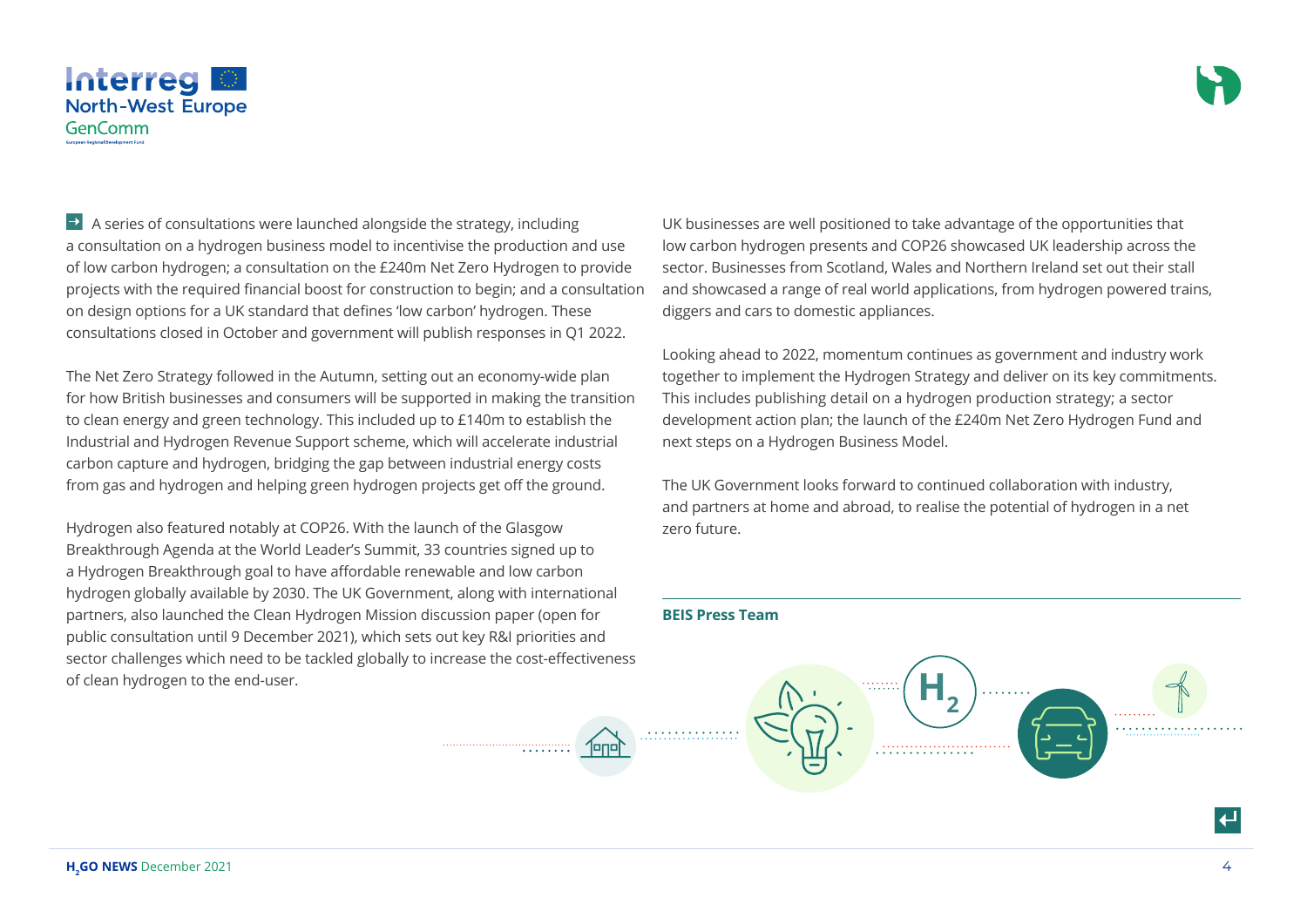

### **EI-H2 exciting decarbonisation plans**

**As the climate continues to change and greenhouse gas (GHG) emissions keep increasing, global warming effects become ubiquitous, pressing the need for more effective actions and further implementation of green energy technology.**

Ireland faces a challenge to decarbonise over the next decade and with that comes many opportunities and challenges. The production of hydrogen from excess wind capacity will play a significant role in Ireland's decarbonisation, given that Ireland could be generating 8 GW of offshore wind by 2030.

EI-H2 is working on Ireland's first Green Hydrogen facility, engaging with stakeholders and progressing environmental surveys to enable a planning application for a 50MW electrolysis plant in Aghada, County Cork. When operational, this plant will mean a reduction of 63,000 tonnes of carbon emissions annually for Ireland.

Upon completion, the site will be one of the biggest green energy facilities of its kind in the world. Over 85 full-time direct and indirect jobs will be created with a project cost expected to be in the region of €120m.

EI-H2 chose Cork's Lower Harbour for its first site given its strategic location. The facility is designed to assist commercial customers struggling to reduce their carbon output, who will increasingly need environmentally sound and sustainable energy alternatives.

The technology being planned for the Aghada site allows for surplus electricity from renewable generation, particularly offshore wind, to be utilised in a process of electrolysis to break down water into its component elements of hydrogen and oxygen. The Aghada site will aim to provide over 20 tonnes of green, safe hydrogen per day to the commercial market.

EI-H2 has also partnered with Zenith Europe in a joint venture to develop a 3.2 gigawatt (GW) green energy facility at Bantry Bay to produce green hydrogen and green ammonia. The project will involve the engagement of key stakeholders in conducting a detailed feasibility study. The new facility, when fully operational, has the potential to reduce Irish carbon emissions by 2.4 million tonnes per year, which represents the equivalent of the carbon emissions of a quarter of all Irish homes. It will operate alongside Zenith Energy's existing Bantry Bay Terminal, and will be one of the largest of its kind in the world. Ireland needs to think big to realise its green potential and this project is of the scale required to develop this new industry.







**H<sub>2</sub>GO NEWS** December 2021 **2008**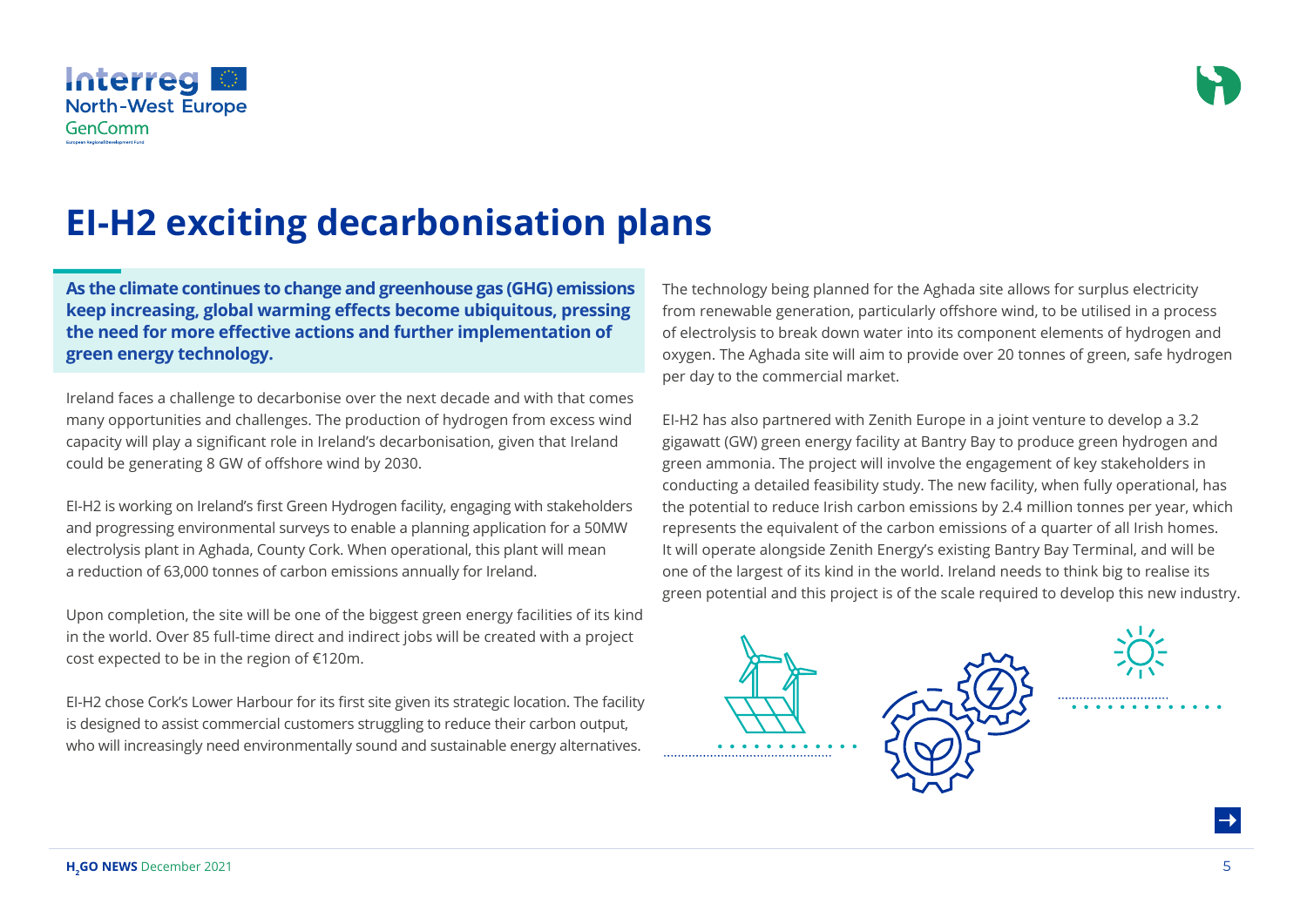







 $\rightarrow$  Pearse Flynn is the founder of EI-H2 and has said that "Ireland is on the cusp of a genuine green revolution". He established EI-H2 with a mission to decarbonise our country and alongside his experienced team is looking to develop domestic ways of making a real difference.

There is also potential to export green hydrogen in the future using a fleet of environmentally friendly ships. By 2050, green hydrogen will account for 80% of the shipping industry's energy demand, the vast majority of which will be in the form of green ammonia. The same product will meet an estimated 60% of the aviation sector's energy demand.

EI-H2's CEO, Tom Lynch, who has an extensive track record in the energy sector both in Ireland and overseas said that Ireland has incredible potential as an emerging leader in green hydrogen. Tom strongly believes that the use of green hydrogen can present Ireland with a realistic and simple way of decarbonising and meeting its Net Zero targets in a meaningful way.

The future looks bright and at EI-H2 we are looking forward to engaging with all relevant authorities and individuals as we plan a greener future.

**Catherine Sheridan** Chief Operating Officer EI-H2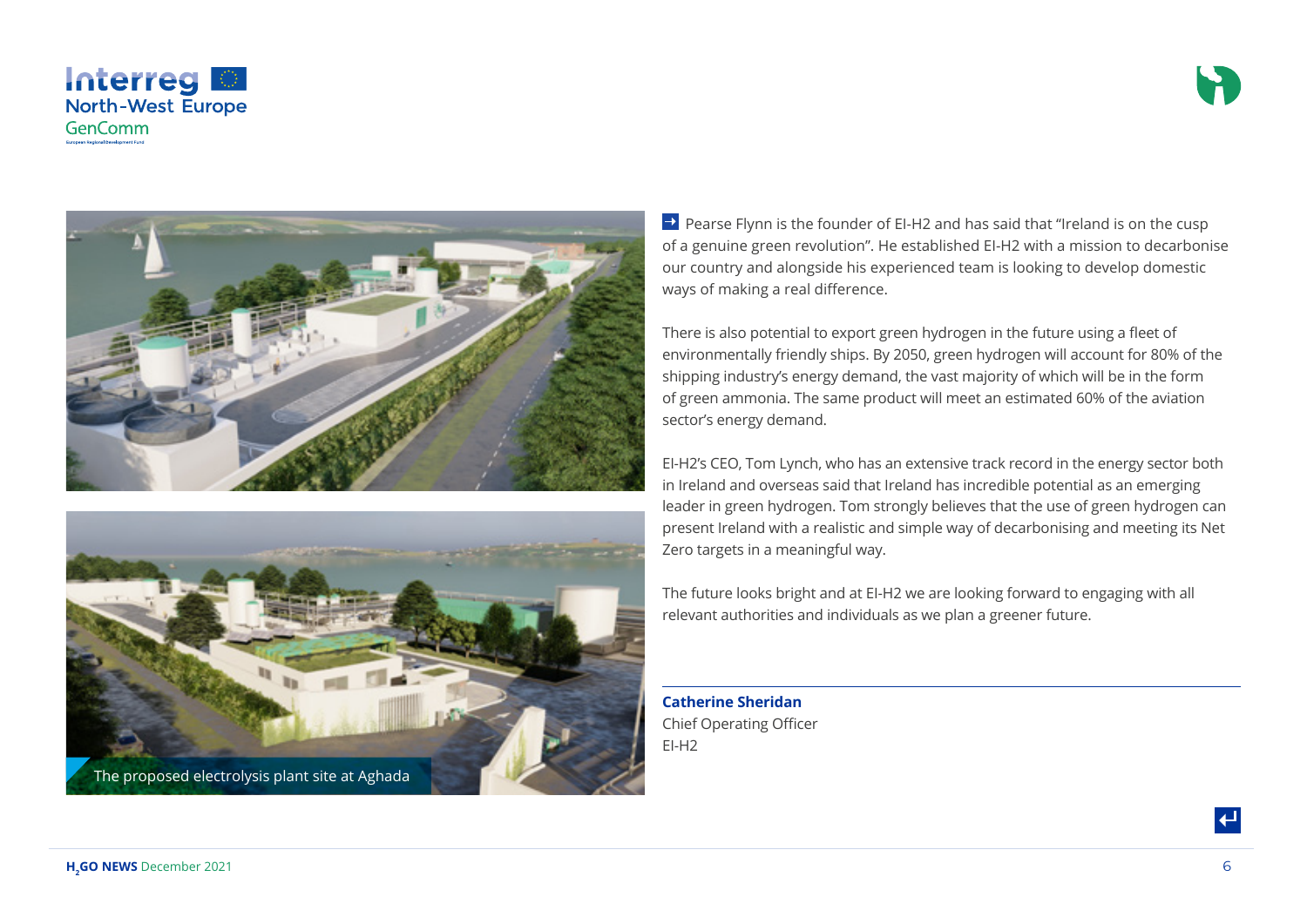**CASE steps into the hydrogen arena**

**The Centre for Advanced Sustainable Energy (CASE) is an industry lead research centre seeking to decarbonise our energy needs whilst growing our local economy. Working with researchers across Queen's University (QUB), Ulster University (UU) and Agrifood and Biosciences Institute (AFBI) and funded through the Invest NI Competence Centre programme we have invested in excess of £7 million in novel renewable energy research across the Marine, Bio Energy and Energy Systems sectors over the last decade.**

Latterly research into green hydrogen production has demonstrated an increasing potential to shift our economic growth away from the reliance on imported fossil fuels to a fully indigenous clean renewable energy mix. This view is supported at the highest political levels with the then Minster for the Economy, Diane Dodds stating that there is 'real potential for Northern Ireland to become a centre of excellence for the hydrogen economy'; a view supported by her successor Gordon Lyons.

However, the transition to different fuel systems is challenging; hydrogen is difficult to store and transport and significant investment is required for retooling our industry and developing training programmes to ensure we have the necessary skills to compete in hydrogen markets across the globe.

To help overcome these challenges CASE has recently funded a number of projects seeking to explore how green hydrogen can be safely integrated into our lives.

#### **The following three examples are our first steps into this arena:**

#### **1. Breakthrough safety technologies for hydrogen vessels from Northern Ireland**

An industrial collaboration of Artemis Technologies, Energia and CCP Gransden, working with researchers from UU, will develop novel technology for hydrogen storage in the marine and road transport sectors. This £200k funded project will develop a unique design utilising innovative materials that mitigate against the risk of explosion by allowing the controlled venting of hydrogen from storage tanks thus preventing the formation of explosive mixtures which history has shown can be devastating.

#### **2. Developing a type IV polymer composite tank for hydrogen storage**

Researchers at the Polymer Processing Research Centre (PPRC) at QUB in partnership with Kingspan, B9 Energy and CCP Gransden will establish a leading design and manufacturing capability for the production of future type IV hydrogen storage vessels using £225k of CASE funding. This state-of-theart integrated moulding process incorporating the insertion of metal fixtures and composite reinforcement to produce lightweight tanks for hydrogen transportation and storage will accelerate the development of a hydrogen economy in Northern Ireland.

#### Interreg **North-West Europe GenComm**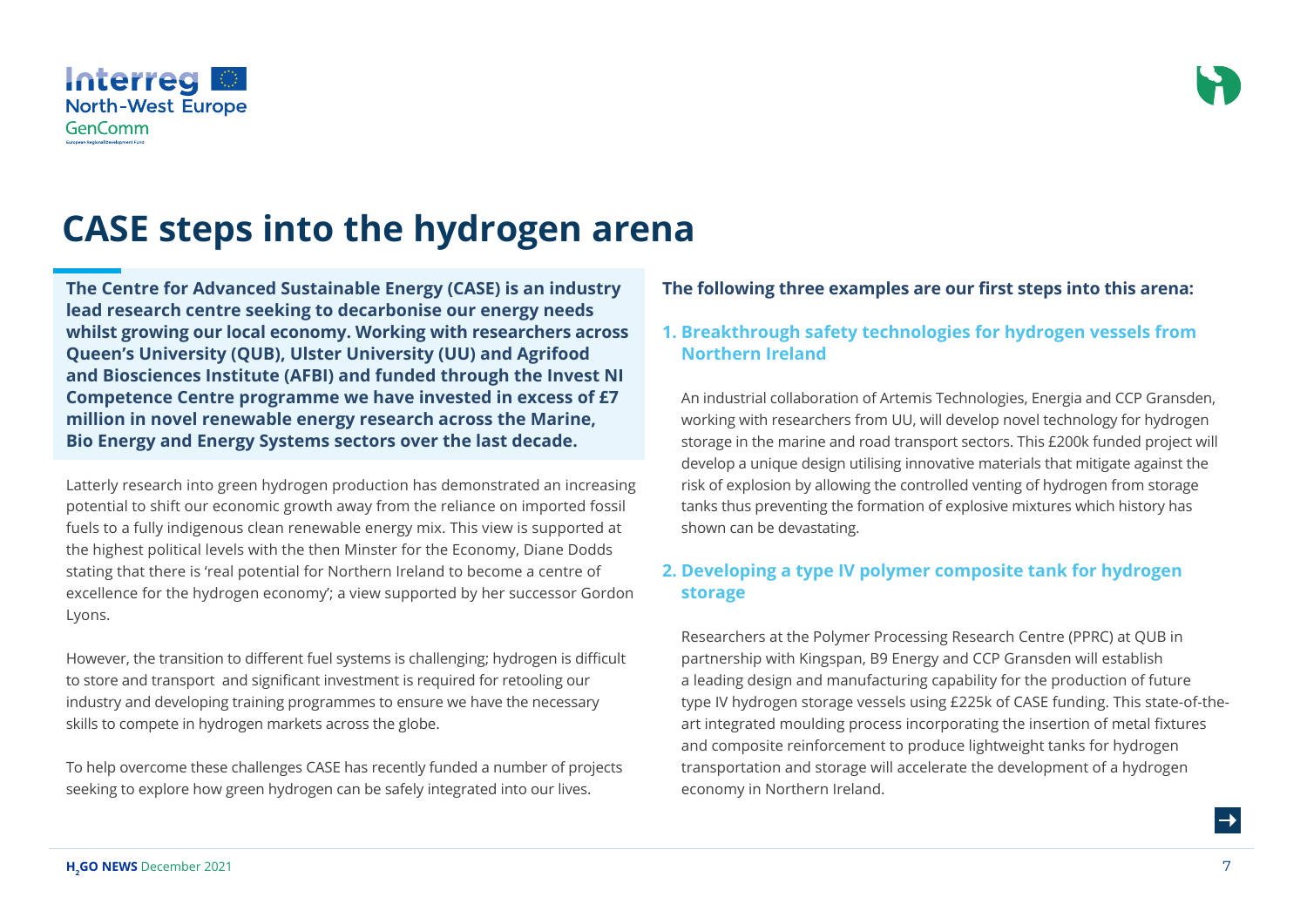

### $\rightarrow$

#### **3. Hydrogen generation infrastructure to support fuel-cell fleet**

Translink has committed to delivering a Zero Carbon Metro Fleet by 2030, with the remaining fleet being Zero Carbon by 2040. The company's route to carbon reduction will involve the utilisation of Low Emissions Vehicles such as Hydrogen Fuel Cell and Battery Electric. Translink's first hydrogen fuel cell buses are powered by green hydrogen which is generated off-site, containerised and transported to the depot.  

Working with project partners Firmus Energy and B9 energy and researchers at QUB this £77k project will develop a value-based framework to enable the identification and analysis of the necessary infrastructure to support the operation of hydrogen fuel cell buses and trains. This value-based framework will provide optimal cost effective solutions whilst augmenting the many co-benefits for all stakeholders. Adoption of this approach in conjunction with cost benefit analysis may expedite the high-level business case process for the implementation of the various methods of hydrogen generation, storage, procurement and route logistics.



CASE understands that the road to future success in decarbonising our lives and economy will only be achieved by effective collaboration across all sectors and we will continue to collaborate with other research organisations, new industrial sectors, government and the wider civil society in pursuit of this goal.

**By Martin Doherty**  Centre Manager, CASE

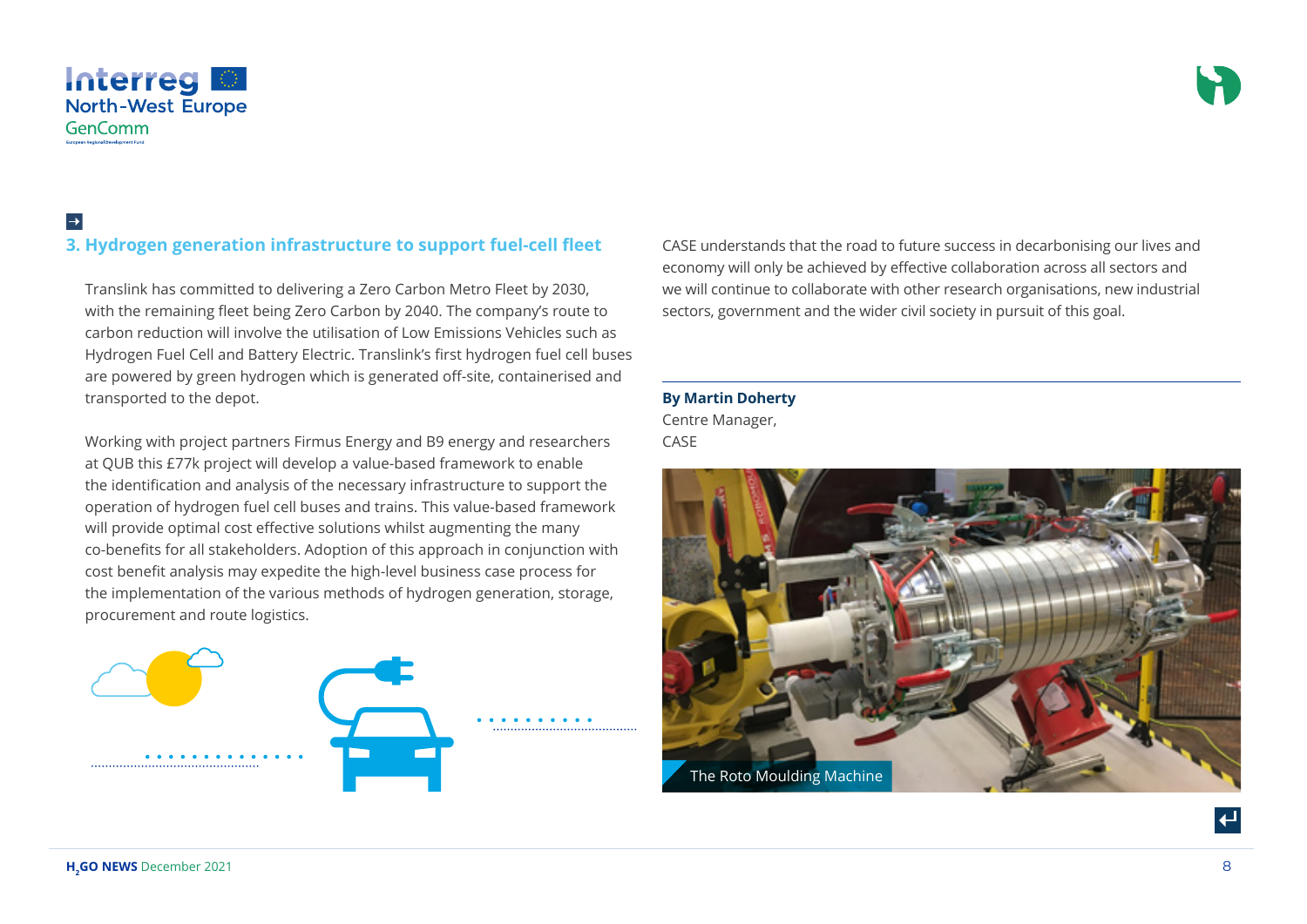**Mid and East Antrim Borough Council is currently progressing plans for the i4C Innovation and Cleantech Centre - a major project co-funded through the Belfast Region City Deal that will help support the Borough's position as a choice location for businesses operating in cleantech and the hydrogen economy.**

**Plans for Mid and East Antrim**

Increasing the level of innovation activity is key to underpinning the future of economic growth in the Borough in the post-Covid recovery period. In this regard, innovation in the field of clean or green technology (cleantech/ greentech) offers an opportunity for local businesses as the UK moves towards net zero. The need to create solutions for environmental and climate change challenges was emphasised at the recent COP 26 conference in Glasgow.

The i4C proposal involves the construction of a new hub building at the Saint Patrick's Barracks

regeneration site located adjacent to the Northern Regional College (NRC) campus in Ballymena, County Antrim. The centre - scheduled to open in 2026 - includes for a range of accommodation types, from SME incubation space, to Grade A office and co-working space, as well as meeting and event spaces designed to encourage open innovation and collaboration.

**Future Hydrogen Economy Supports feature in i4C Centre** 

A key sub component of the i4C proposal is the iLAB workshop (Innovation Laboratory) that will focus on SME R&D and commercialisation and skills training activity. This staffed workshop includes a fully equipped industry makerspace, a digital ICT AR/VR suite, and a cleantech demonstration and training suite. It will provide a platform to enable low-cost access and support to local businesses and entrepreneurs to develop, test and commercialise their ideas using the latest technology, with an emphasis on their innovation journey and practical training needs.

The supports at i4C and the iLAB will ultimately lead to growth in higher value jobs in key sectors such as energy, renewables and the hydrogen economy.



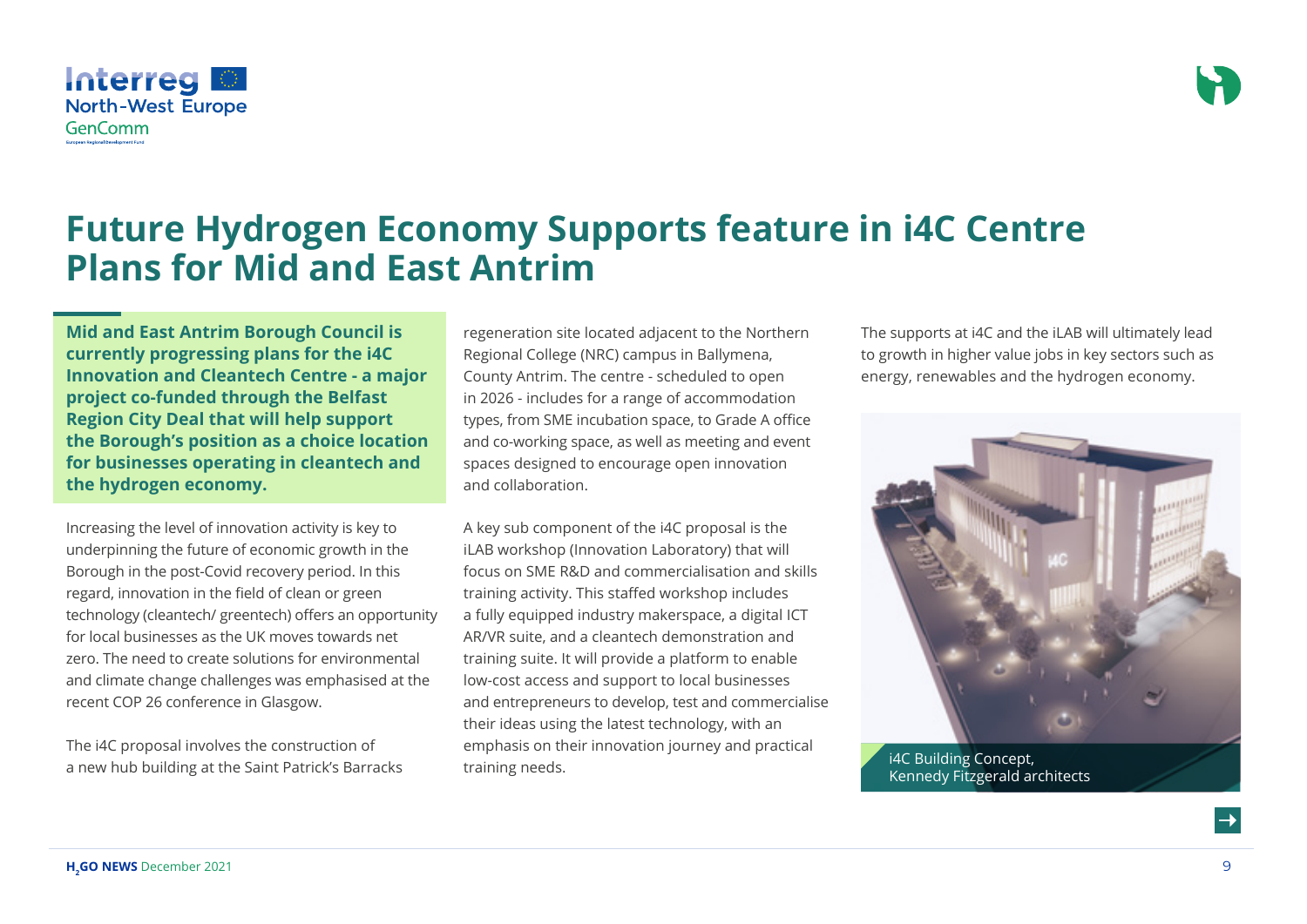

i4C will be managed by a delivery partner with specialisms in innovation and cleantech and will bring other providers and expertise into the i4C ecosystem including education sector partners like Northern Regional College (NRC) and the universities or other competency or catapult centres. Likewise, it will allow for a series of collaborations such as via the GENCOMM hydrogen project partnership managed by Belfast Metropolitan College or with industry partners such as EPUK, Wrightbus and others to develop testbeds and prototypes.



Mayor of Mid and East Antrim, Councillor William Mc Caughey and Mr Neil Collins, MD, Wrightbus.

The opening of the i4C centre in 2026 is some time away hence Council has set its ambition to establish and scale up the iLAB and hydrogen economy offerings in advance of this.

The first major milestone will be the launch of the Hydrogen Training Academy (HTA) pilot phase in early 2022 that will eventually become a mainstay in the iLAB training offer from 2023 onward.

This HTA represents a £700,000 project led by Council, and driven by a public-private partnership including NRC, Belfast Met, Queen's University Belfast (QUB), Ulster University (UU) and the University of Birmingham (UB). The HTA project was recently awarded £511k funding from UK Government's Communities Renewal Fund and will deliver a range of crucial entry-level training for industry sectors, such as energy, transport, gas, manufacturing and engineering.

The HTA pilot phase will see 30 participants take part in a 'Train the Trainer' course, delivered by academics from UB and their accredited 'KnowHy Training' provision. NRC and Belfast MET will draw upon the learning from this phase to develop and accredit two Level 3 courses for delivery to young people and employees across the hydrogen industry. Similarly,

QUB and UU will also collaborate to develop a Level 7 postgraduate certificate in Hydrogen Power and UU will significantly increase its provision on two of its Hydrogen CPD courses.

Ultimately the collaborative nature and scale-up focus of the HTA, iLAB and i4C will mean Council and its partners will be in an ideal position to seize economic opportunities in the clean and green economy through provision of support for skills training and education and provide an inclusive resource to benefit all in Northern Ireland.

#### **By Frank Mc Grogan**

Strategic Project Officer Mid and East Antrim Council

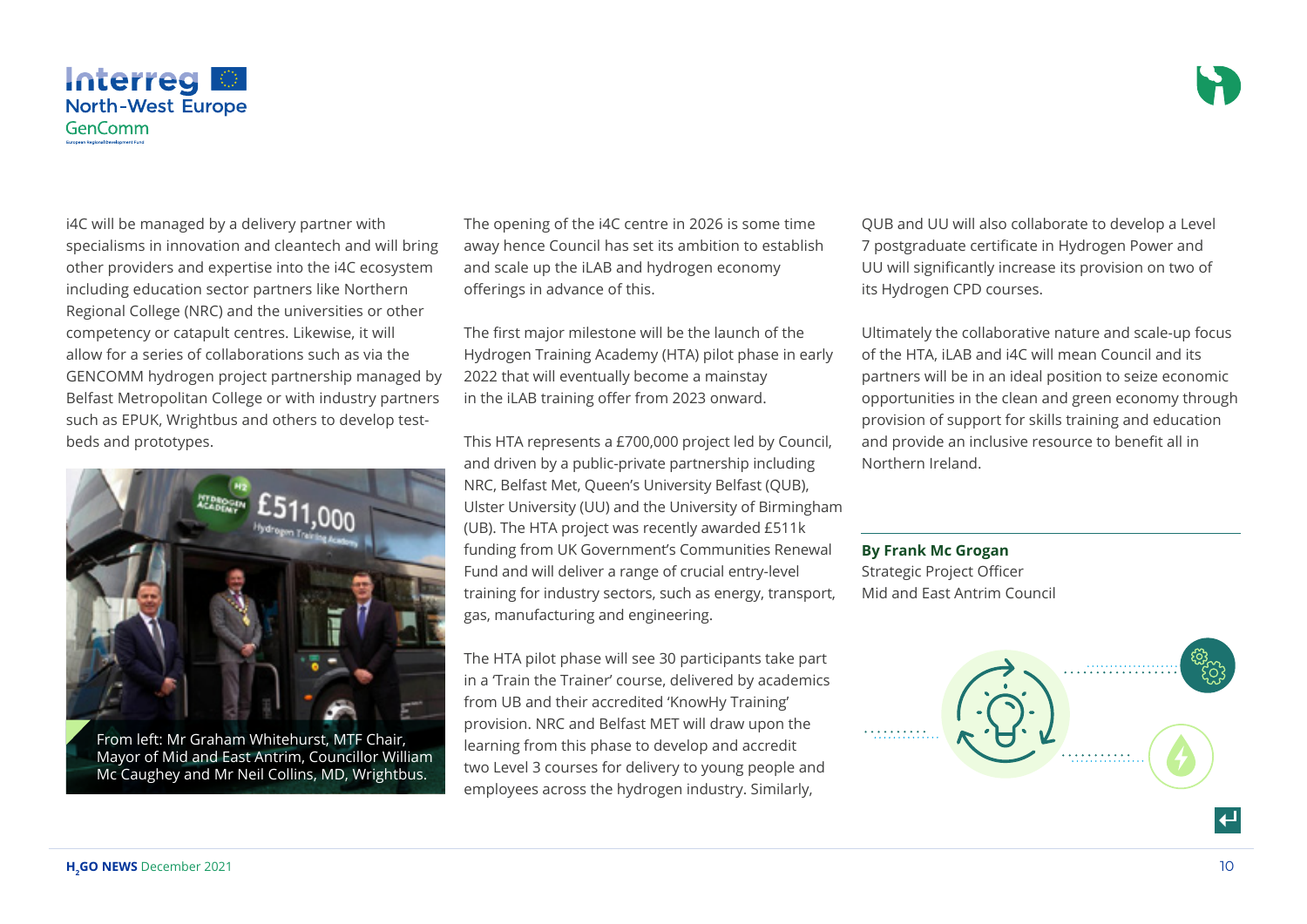#### Organisations were told they can reduce carbon to help them become more competitive and reduce waste for instance. The Planet Mark team help organisations with what they can do around sustainability, ie: choice of

vehicles, and how they package food. The aim of the tour was to collect zero carbon stories from around the UK including Northern Ireland and then proceed to tell the stories to leaders at COP 26, the UN Climate Change conference from November 1-12, 2021 in Glasgow.

**Belfast Met TQ Campus – final stop on the Planet** 

**Mark Zero Carbon Tour of Northern Ireland**

On Monday 27 September the Planet Mark team visited Translink Milewater Service Centre at Milewater Road, Belfast. This is the site of the first new hydrogen refuelling station in Northern Ireland.

Later on Monday a number of interviews were carried out at the Salthouse Eco-hotel in Ballycastle including with Michael Cecil, Chair of the Rathlin Community and Development Association who highlighted their community innovation showcase solutions for GreenH2 as the catalyst for sustainable tourism 360˚ Destination Green©

On Tuesday September 28 the team stopped off at the Wrightbus factory in Ballymena. Neil Collins, MD of Wrightbus was interviewed about their hydrogen bus production.

As part of the innovative Green Hydrogen production a case study on the GenComm project was conducted with Programme Manager Paul McCormack.

Following a visit on the 29th to the Guildhall in Derry city and on the 30th to Stormont Parliament buildings, the final stop on the tour On Friday October 1st was at the Belfast Metropolitan College TQ campus to capture the leading role Further Education is playing in the global hydrogen revolution

From left Chris Corken, Head of Dept, Science, Engineering and Construction, Belfast Met, Louise Warde Hunter, Belfast Met Principal and CEO and Andrew Griffiths, Director of Community and Partnerships, Planet Mark team



**Belfast Met TQ campus was one of the locations for a recent Planet Mark UK wide tour set up to illustrate the actions the business community are taking to address the climate crisis. The Planet Mark team** 

**of experts are on a mission to build a sustainable, brighter future for us and the planet. People who engaged with the tour left with an understanding what net zero carbon means, why it is important and how organisations can align with net zero targets. On the week long tour of Northern Ireland , (September 27-October 1), the zero carbon Planet Mark battle bus stopped off at various key locations highlighting key NI projects, companies and initiatives as part of their quest to cut carbon emissions by 50% by 2030.** 

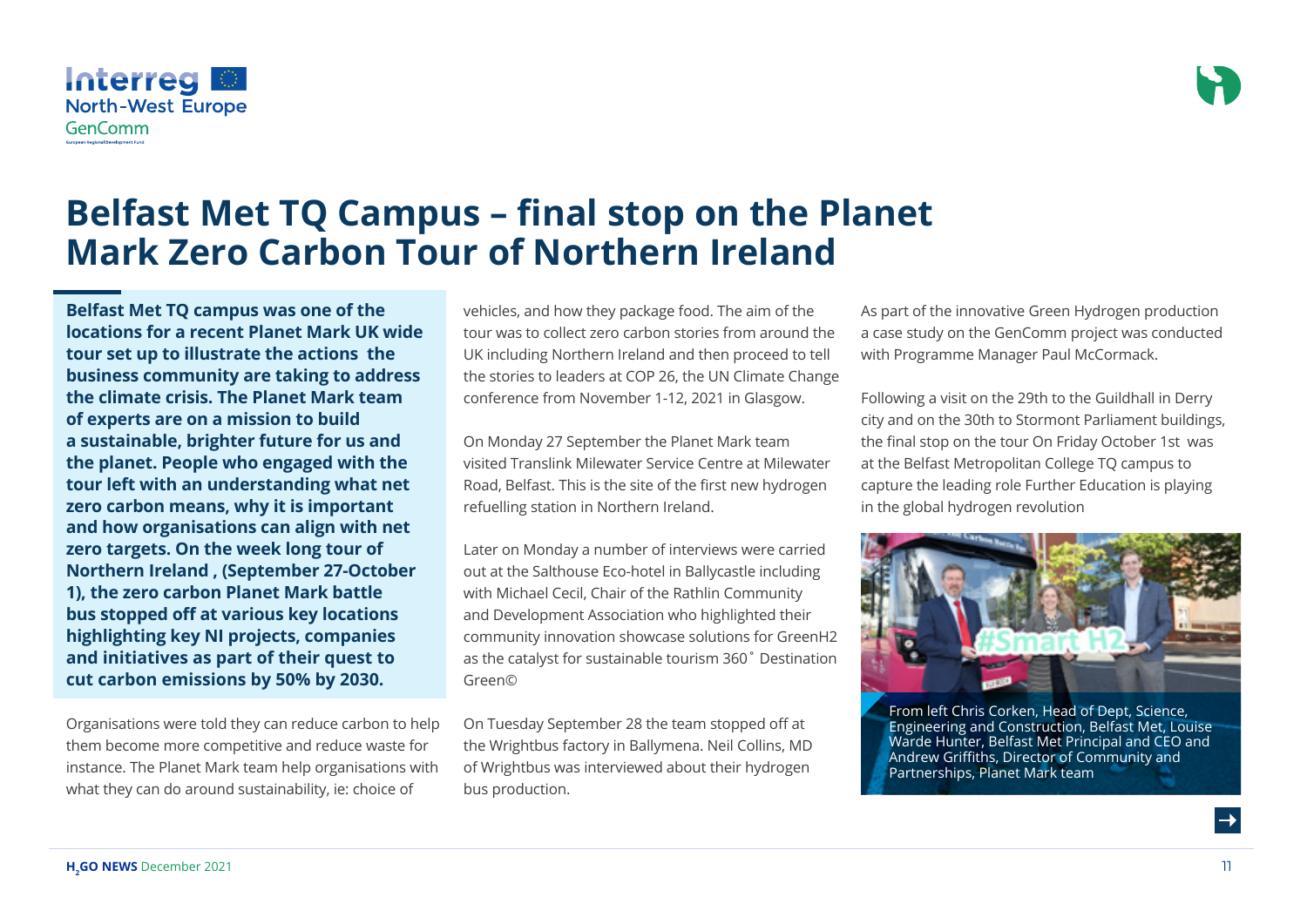



**Commenting on the visit of the Planet Mark team and the zero carbon bus Belfast Met Principal and Chief Executive Louise Warde Hunter stated:** *'This week long awareness event is very welcome to help explain and demonstrate what zero carbon actually means. Through our ground breaking work including leadership of the European wide GenComm project we have developed new and specialised industrial links in the hydrogen economy as part of our journey to net zero. Our work with industry, public authorities and other partners is helping create a hydrogen economy for Northern Ireland, creating environmental, commercial and economic advantage.'*

**Chris Corken, Head of Department of Science, Engineering and Construction, Belfast Met stated:** *'Our GenComm programme aims to develop a sustainable energy matrix for the North West Europe region by creating three renewable hydrogen facilities across Europe. We want to empower communities to implement hydrogen based energy matrixes to sustainably satisfy their energy demands. We would like to thank the Planet Mark team for this opportunity to highlight our success as we look forward* 



*to sharing to inginight our success as we look Johnand* The Planet Mark Zero Emissions team with members of the GenComm Steering Committee to sharing this also with world leaders at COP26.' at Belfast Met TQ campus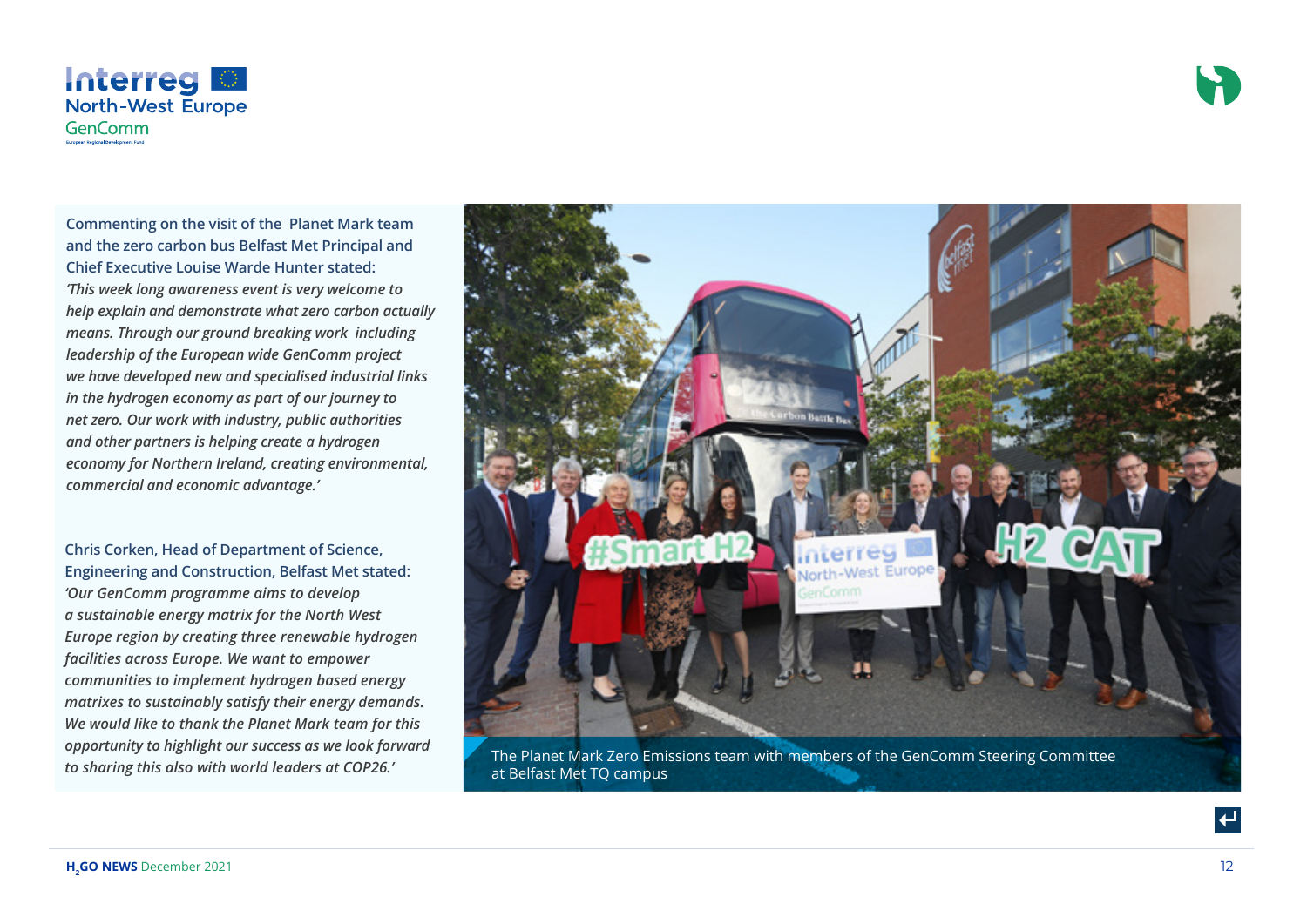## **Companies Hydrogen Pledge welcomed at COP26**



This new initiative, comprising of these companies – H2Zero – will accelerate the use and production of hydrogen as an essential part of the future net-zero energy system.

Pledges across three categories – demand, supply and financial or technical support – have been made by 28 companies representing different sectors from mining to energy, vehicle and equipment manufacturers, and financial services.

The Hydrogen Council estimates that in 2030, the decarbonisation potential for hydrogen could equate approximately 800 million tonnes per annum (mtpa) of carbon dioxide (CO2) emissions avoided. The pledges announced on November 9 equate to nearly one quarter of this total.

On the demand side, the pledges – which total 1.6 mtpa of lower-carbon intensity hydrogen – focus on replacing grey hydrogen, currently used widely in the refining, chemical and fertilizer sectors, or diesel fuel used in heavy industries such as mining. This would reduce carbon dioxide emissions by more than 14 million tons a year – the equivalent to the annual emissions of more than six million cars in Europe.

On the supply side, the pledges add up to more than 18 mtpa of lower-carbon hydrogen. This would avoid about 190 million tons a year of CO2 emissions, if it replaces grey hydrogen, natural gas for industrial heat and petroleum fuels in transportation. This would be the equivalent of nearly the combined annual emissions of The Netherlands and Tunisia.





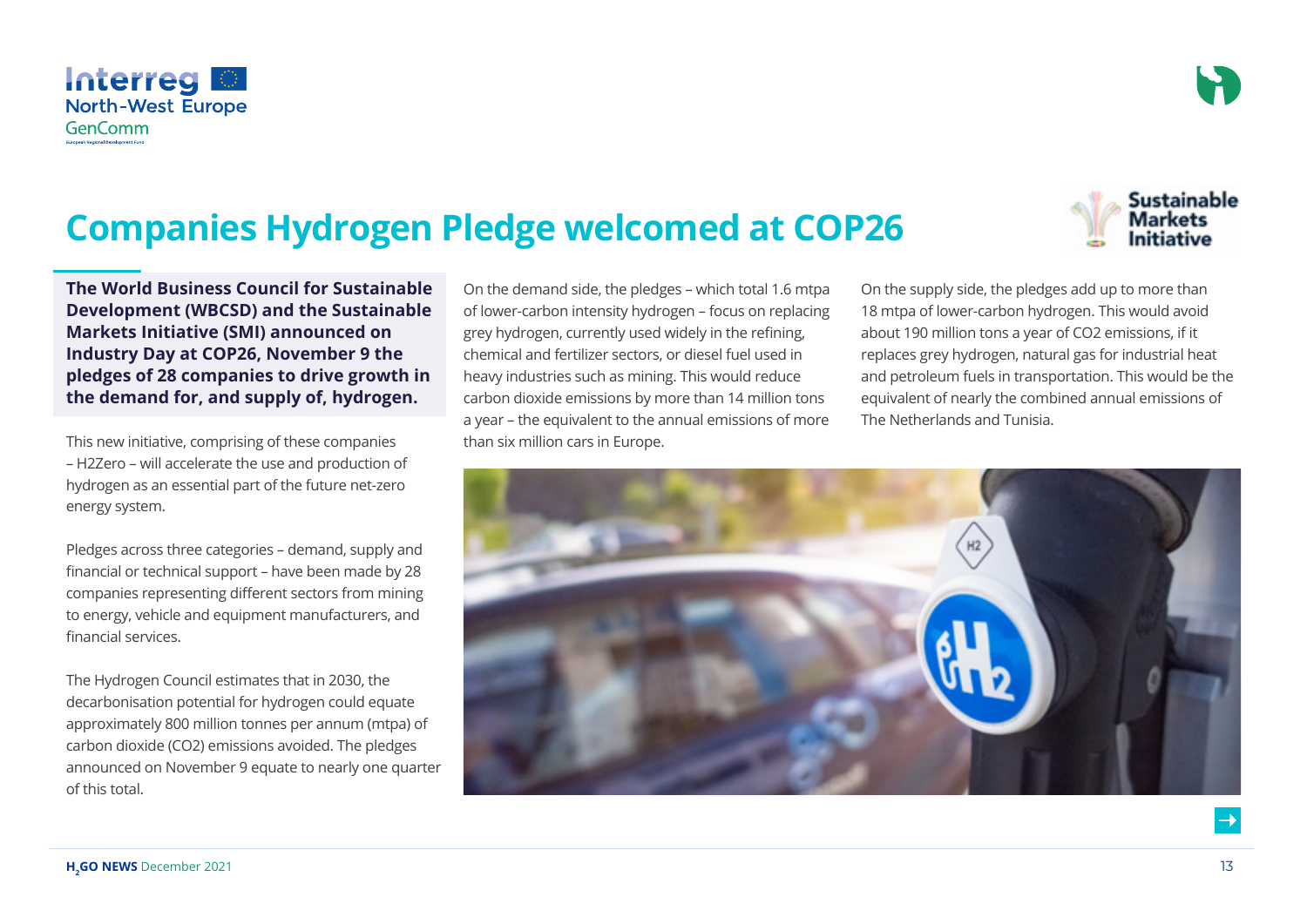



 *"The uncertainty over supply and the lack of commitment for demand are two challenges associated with the development of hydrogen as part of the global energy system,"* **said Ben Van Beurden, Chief Executive Officer of Shell and Chair of the Hydrogen Taskforce at SMI. He continued:** *"We brought companies together to tackle this status quo and send a strong signal to markets and governments for hydrogen to reach its full potential."*

**Claire O Neill, Senior Advisor at WBCSD and former COP26 President Designate said:** *"Our hope is that these combined pledges spark investments in supply and inspire other users to transition to hydrogen. To further accelerate the development of the hydrogen market, we are encouraging more companies to join this effort and make pledges. We stand ready to work with any company from any sector who is interested in driving progress towards a net-zero, nature positive and equitable future for 9+ billion people to live, within planetary boundaries, by 2050."*

Transforming the global energy system will require unprecedented collaboration between the private and public sectors. Policymakers are required to create a stable investment framework that will accelerate the deployment of clean hydrogen, creating numerous opportunities for employment and economic development.

SMI recently published policy recommendations to accelerate the adoption of hydrogen fuel cells specifically for transportation, while WBCSD recently published a set of policy recommendations to accelerate the deployment of hydrogen with the lowest possible carbon intensity. The deployment and rapid scaling up of hydrogen will be crucial to helping countries and businesses alike meet their net-zero emissions commitments by 2050.



#### **www.sustainable-markets.org**